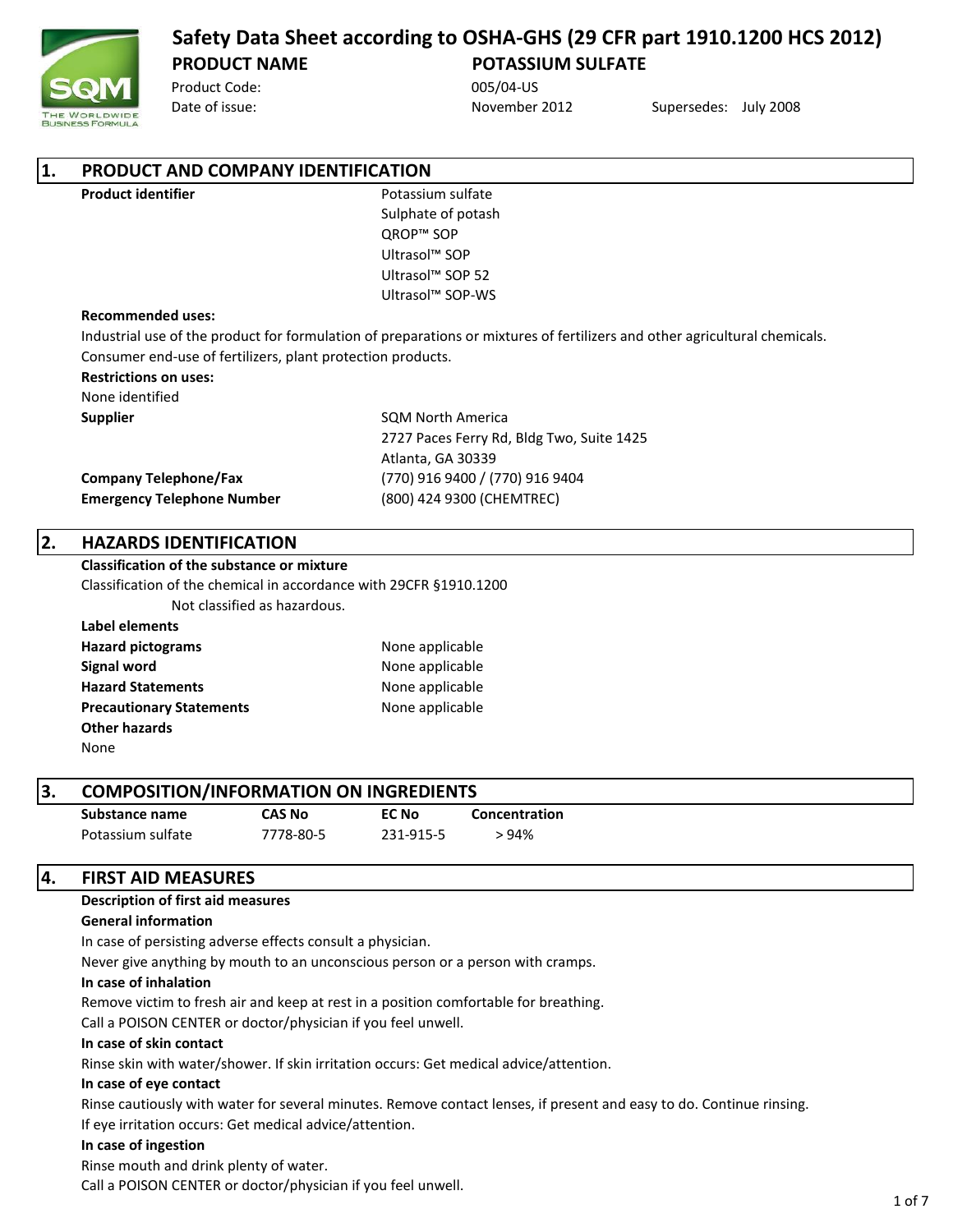

Product Code: 005/04-US

Date of issue: November 2012 Supersedes: July 2008

|  |  | Most important symptoms and effects, both acute and delayed |  |  |  |  |  |  |  |
|--|--|-------------------------------------------------------------|--|--|--|--|--|--|--|
|--|--|-------------------------------------------------------------|--|--|--|--|--|--|--|

The following symptoms may occur:

| In case of inhalation                                                      | May be irritant to the respiratory tract |                               |  |  |
|----------------------------------------------------------------------------|------------------------------------------|-------------------------------|--|--|
| In case of skin contact                                                    | May cause skin irritation                |                               |  |  |
| In case of eye contact                                                     | May cause eye irritation                 |                               |  |  |
| In case of ingestion                                                       | Ingestion of large amounts may cause:    | Gastrointestinal disturbances |  |  |
| Indication of any immediate medical attention and special treatment needed |                                          |                               |  |  |
| Treat symptomatically                                                      |                                          |                               |  |  |

Treat symptomatically.

## **5. FIRE FIGHTING MEASURES**

**Extinguishing media**

Suitable extinguishing media:

Unsuitable material: None, but attention should be paid to compatibility with chemicals surrounding. Use any suitable mean for extinguishing surrounding fire.

**Specific hazards arising from the chemical**

Thermal decomposition can lead to the escape of toxic/irritating gases and vapours.

Thermal decomposition products: Sulfur oxides fumes by extreme heating.

#### **Protective equipment and precautions for firefighters**

Wear a self-contained breathing apparatus and chemical protective clothing.

# **6. ACCIDENTAL RELEASE MEASURES**

#### **Personal precautions**

Provide adequate ventilation. Wear personal protection equipment.

#### **Environmental precautions**

Do not allow to enter into surface water or drains. Ensure waste is collected and contained.

**Methods for containment and cleaning up**

Take up mechanically, placing in appropriate containers for disposal or recovery.

Unsuitable material for taking up: None specified

#### **Other information**

None

# **7. HANDLING AND STORAGE**

### **Precautions for Safe Handling**

Avoid generation of dust. Provide adequate ventilation. Wear personal protective equipment, when required.

Do not breathe dust. Wash hands before breaks and at the end of workday.

Do not eat, drink or smoke when using this product.

Keep away from food, drink and animal feeding stuff. Good hygiene practices and housekeeping measures.

### **Conditions for safe storage, including any incompatibilities**

Reseal carefully any opened container and set upright to avoid leakages.

Keep/store only in original container. Keep the product tightly closed in a dry, in well-ventilated and cool place.

# **8. EXPOSURE CONTROLS/PERSONAL PROTECTION**

# **Exposure Guidelines**

**Occupational exposure limits**

Potassium sulfate:

OSHA PEL 2007 PEL Not Established STEL/ceiling Not Established

ACGIH TWA  $\overline{A}$  and  $\overline{B}$  and  $\overline{B}$  and  $\overline{B}$  and  $\overline{B}$  and  $\overline{B}$  and  $\overline{B}$  and  $\overline{B}$  and  $\overline{B}$  and  $\overline{B}$  and  $\overline{B}$  and  $\overline{B}$  and  $\overline{B}$  and  $\overline{B}$  and  $\overline{B}$  and  $\overline{B}$  and  $\overline$ STEL/ceiling and BEIs®) **Not Established** (2012 TLVs® and BEIs®)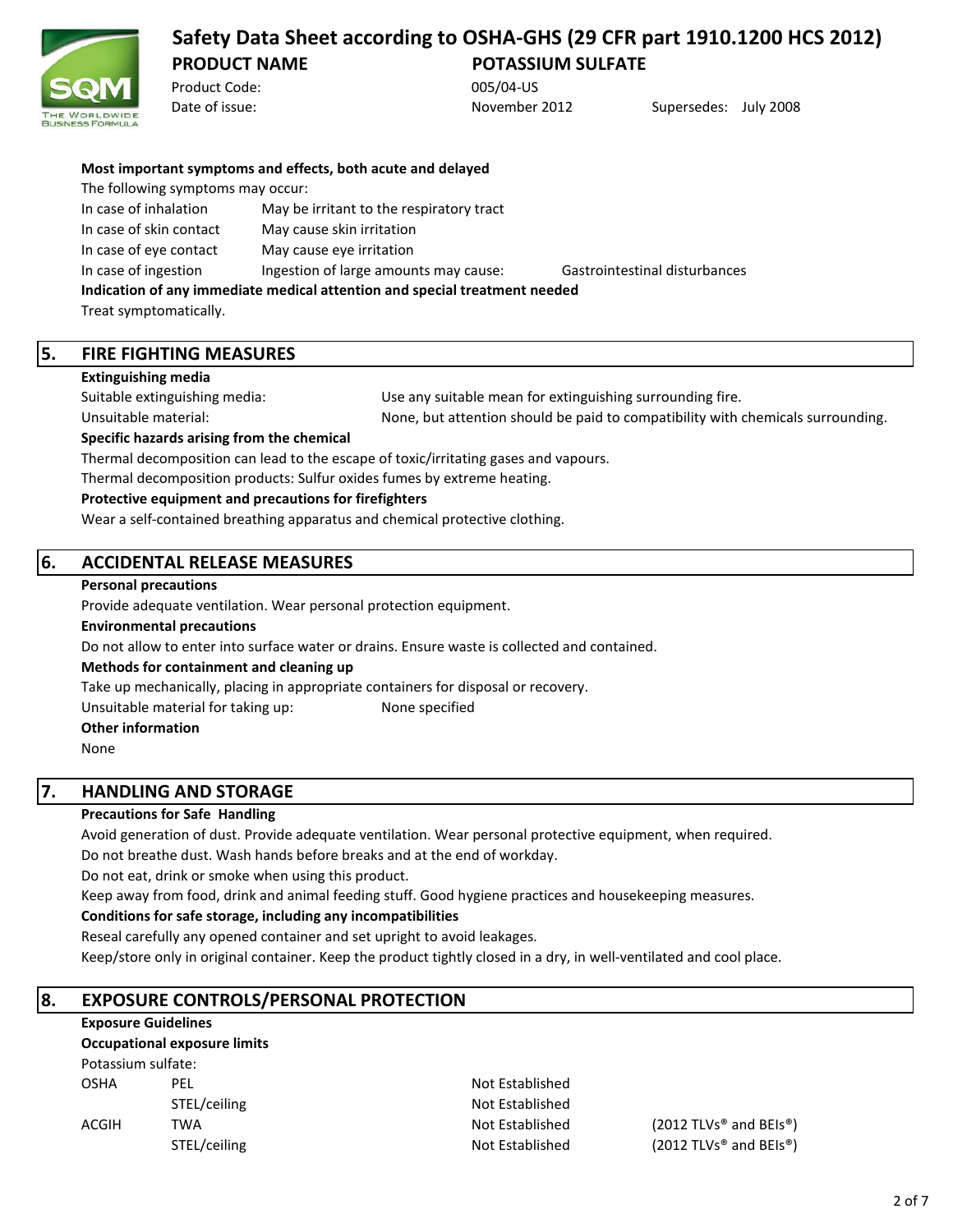

Product Code: 005/04-US

Date of issue: November 2012 Supersedes: July 2008

| Derived No-Effect Level (DNEL) suggested by the manufacturer |                                        |  |  |
|--------------------------------------------------------------|----------------------------------------|--|--|
| Workers (industrial/professional):                           |                                        |  |  |
| DNEL Human, dermal, long term :                              | 21.3 mg/kg bw/day (systemic)           |  |  |
| DNEL Human, inhalation, long term:                           | 37.6 mg/m <sup>3</sup> /day (systemic) |  |  |

Derived No-Effect Level (DNEL) is the level of exposure to the substance above which humans should not be exposed

#### **Engineering controls**

Containment as appropriate. Good standard of general ventilation. Effective contaminant extraction.

| Eye / face protection                  | Chemical goggles.                                                        |
|----------------------------------------|--------------------------------------------------------------------------|
| Hand protection                        | Nitrile rubber gloves, suggested but not required to control risk.       |
| Respiratory protection                 | Dust mask required in dusty environments or exceeding total dust limits. |
| <b>Environmental exposure controls</b> |                                                                          |

Do not allow to enter into surface water or drains. Ensure waste is collected and contained.

# **9. PHYSICAL AND CHEMICAL PROPERTIES**

| Information on basic physical and chemical properties |                                     |                               |  |  |
|-------------------------------------------------------|-------------------------------------|-------------------------------|--|--|
| Appearance                                            | Solid granular or crystalline       |                               |  |  |
| Colour                                                | White (crystalline); tan (granular) |                               |  |  |
| Odour                                                 | Odourless                           |                               |  |  |
| <b>Odour Threshold</b>                                | Not applicable                      |                               |  |  |
| Physical state                                        | Solid                               |                               |  |  |
| pH value                                              | $4.5 - 8.5$ (5% aqueous solution)   |                               |  |  |
| Melting point / freezing point                        | 1067°C / 1953°F at 1013 hPa         | (Literature information)      |  |  |
| Boiling temperature / boiling range                   | 1689°C / 3072°F at 1013 hPa         | (Literature information)      |  |  |
| Flash point                                           | Not applicable                      |                               |  |  |
| Vapourisation rate / Evaporation rate                 | Non volatile                        |                               |  |  |
| Flammability                                          | Non flammable                       | (Based on chemical structure) |  |  |
| Explosion limits (LEL, UEL)                           | Not applicable                      |                               |  |  |
| Vapour pressure                                       | Not applicable                      |                               |  |  |
| Vapour density                                        | No data available                   |                               |  |  |
| Density (bulk)                                        | 1.2 - 1.5 ton (metric)/ $m^3$       |                               |  |  |
| Solubility                                            | > 100 g/L at 20°C / 68°F (water)    |                               |  |  |
| Partition coefficient n-octanol /water                | Not applicable                      | (Based on chemical structure) |  |  |
| Auto Ignition temperature (AIT)                       | Not applicable                      |                               |  |  |
| Decomposition temperature                             | Not available                       |                               |  |  |
| Viscosity                                             | Not applicable                      |                               |  |  |
| <b>Explosive properties</b>                           | Not explosive                       | (Based on chemical structure) |  |  |
| Oxidising properties                                  | Not oxidising                       | (Based on chemical structure) |  |  |
| <b>Other information</b>                              |                                     |                               |  |  |
|                                                       |                                     |                               |  |  |

None

**10. STABILITY AND REACTIVITY**

#### **Reactivity**

No hazardous reaction when handled and stored according to provisions.

#### **Chemical stability**

Stable under normal storage and temperature conditions. **Possibility of hazardous reactions** None identified **Conditions to avoid** None specific identified.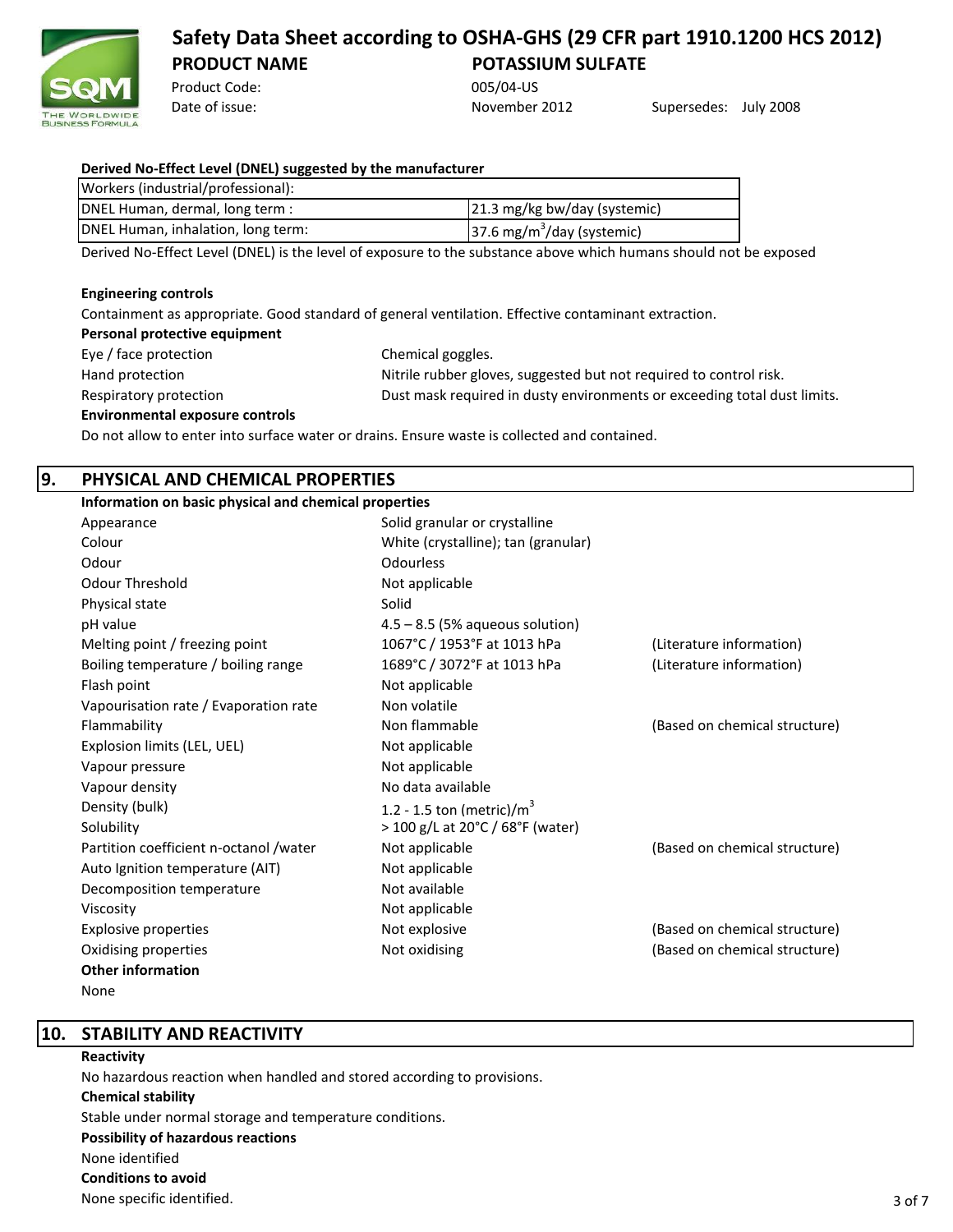

Product Code: 005/04-US

Date of issue: November 2012 Supersedes: July 2008

#### **Incompatible materials** None identified.

### **Hazardous decomposition products**

Sulfur oxides fumes by extreme heating

# **11. TOXICOLOGICAL INFORMATION**

**Likely routes of exposure (inhalation, ingestion, skin and eye contact)**

Eye contact, skin contact and inhalation.

Exposure by ingestion is not expected to occur through normal industrial or professional use.

#### **Symptoms related to the physical, chemical and toxicological characteristics**

May be irritant to the skin, eyes and the respiratory tract. Ingestion of large amounts may cause gastrointestinal disturbances. **Information on toxicological effects from short and long term exposure**

| <b>Acute toxicity</b>                            |       |                                                                                                       | Species:                 | Method:                                                                                                                        |  |
|--------------------------------------------------|-------|-------------------------------------------------------------------------------------------------------|--------------------------|--------------------------------------------------------------------------------------------------------------------------------|--|
| Acute oral toxicity                              | LD50: | > 2000 mg/kg bw                                                                                       | Rat.                     | OECD Guideline 423                                                                                                             |  |
|                                                  |       | Data obtained by analogy conclusion                                                                   |                          |                                                                                                                                |  |
| Acute dermal toxicity                            | LD50: | > 2000 mg/kg bw                                                                                       | Rat.                     | OECD Guideline 402/EU B.3                                                                                                      |  |
| Assessment / classification:                     |       | Based on available data, the classification criteria are not met                                      |                          |                                                                                                                                |  |
| <b>Irritant and corrosive effects</b>            |       |                                                                                                       |                          |                                                                                                                                |  |
| Primary irritation to the skin                   |       | Result:                                                                                               | Species:                 |                                                                                                                                |  |
| EU Method B.46 (In vitro skin irritation)        |       | Not irritating                                                                                        | Not applicable           |                                                                                                                                |  |
| Irritation to eyes                               |       | Result:                                                                                               | Species:                 |                                                                                                                                |  |
| OECD guideline 405                               |       | Not irritating                                                                                        |                          | Rabbit (New Zealand White)                                                                                                     |  |
| Assessment / classification:                     |       | Based on available data, the classification criteria are not met                                      |                          |                                                                                                                                |  |
| Respiratory or skin sensitisation                |       | Method:                                                                                               |                          | Result:                                                                                                                        |  |
| Skin sensitization                               |       | OECD Guideline 429                                                                                    |                          | Not sensitising                                                                                                                |  |
|                                                  |       | Data obtained by analogy conclusion                                                                   |                          |                                                                                                                                |  |
| Respiratory sensitisation                        |       | No information available.                                                                             |                          |                                                                                                                                |  |
| Assessment / classification:                     |       | Based on available data, the classification criteria are not met                                      |                          |                                                                                                                                |  |
| Germ cell mutagenicity / Genotoxicity            |       |                                                                                                       |                          |                                                                                                                                |  |
| In-vitro genotoxicity                            |       | Method:                                                                                               |                          | Result:                                                                                                                        |  |
| Gene-mutations microrganisms                     |       | OECD Guideline 471                                                                                    |                          | negative                                                                                                                       |  |
| Gene-mutations mammalian cells                   |       | OECD Guideline 476                                                                                    |                          | negative                                                                                                                       |  |
|                                                  |       | Data obtained by analogy conclusion                                                                   |                          |                                                                                                                                |  |
| Chromosome aberrat. mammalian cells              |       | <b>OECD Guideline 473</b>                                                                             |                          | negative                                                                                                                       |  |
| Assessment / classification:                     |       | Based on available data, the classification criteria are not met                                      |                          |                                                                                                                                |  |
| <b>Reproductive toxicity</b>                     |       |                                                                                                       |                          |                                                                                                                                |  |
| Adverse effects on reproduction                  |       |                                                                                                       |                          |                                                                                                                                |  |
| OECD guideline 422                               |       | NOAEL:                                                                                                | $\geq$ 1500 mg/kg bw/day |                                                                                                                                |  |
|                                                  |       |                                                                                                       |                          | No effects were found on reproduction parameters, neither embryotoxic or developmental effects at highest dose tested. In 90-d |  |
|                                                  |       | and one generation studies with chemically related substances, no effects on fertility were observed. |                          |                                                                                                                                |  |
| Developmental toxicity / teratogenicity          |       |                                                                                                       |                          |                                                                                                                                |  |
| OECD guideline 422                               |       | NOAEL(development):                                                                                   | $\geq$ 1500 mg/kg bw/day |                                                                                                                                |  |
|                                                  |       |                                                                                                       |                          | No effects were found on reproduction parameters, neither embryotoxic or developmental effects at highest dose tested. In 90-d |  |
|                                                  |       | and one generation studies with chemically related substances, no effects were observed.              |                          |                                                                                                                                |  |
| Assessment / classification:                     |       | Based on available data, the classification criteria are not met                                      |                          |                                                                                                                                |  |
| Specific target organ toxicity (single exposure) |       |                                                                                                       |                          |                                                                                                                                |  |
| Practical experience / human evidence            |       |                                                                                                       |                          |                                                                                                                                |  |
|                                                  |       | No relevant effects have been described after single exposure to the substance.                       |                          |                                                                                                                                |  |
| Assessment / classification:                     |       | Based on available data, the classification criteria are not met                                      |                          |                                                                                                                                |  |
|                                                  |       |                                                                                                       |                          |                                                                                                                                |  |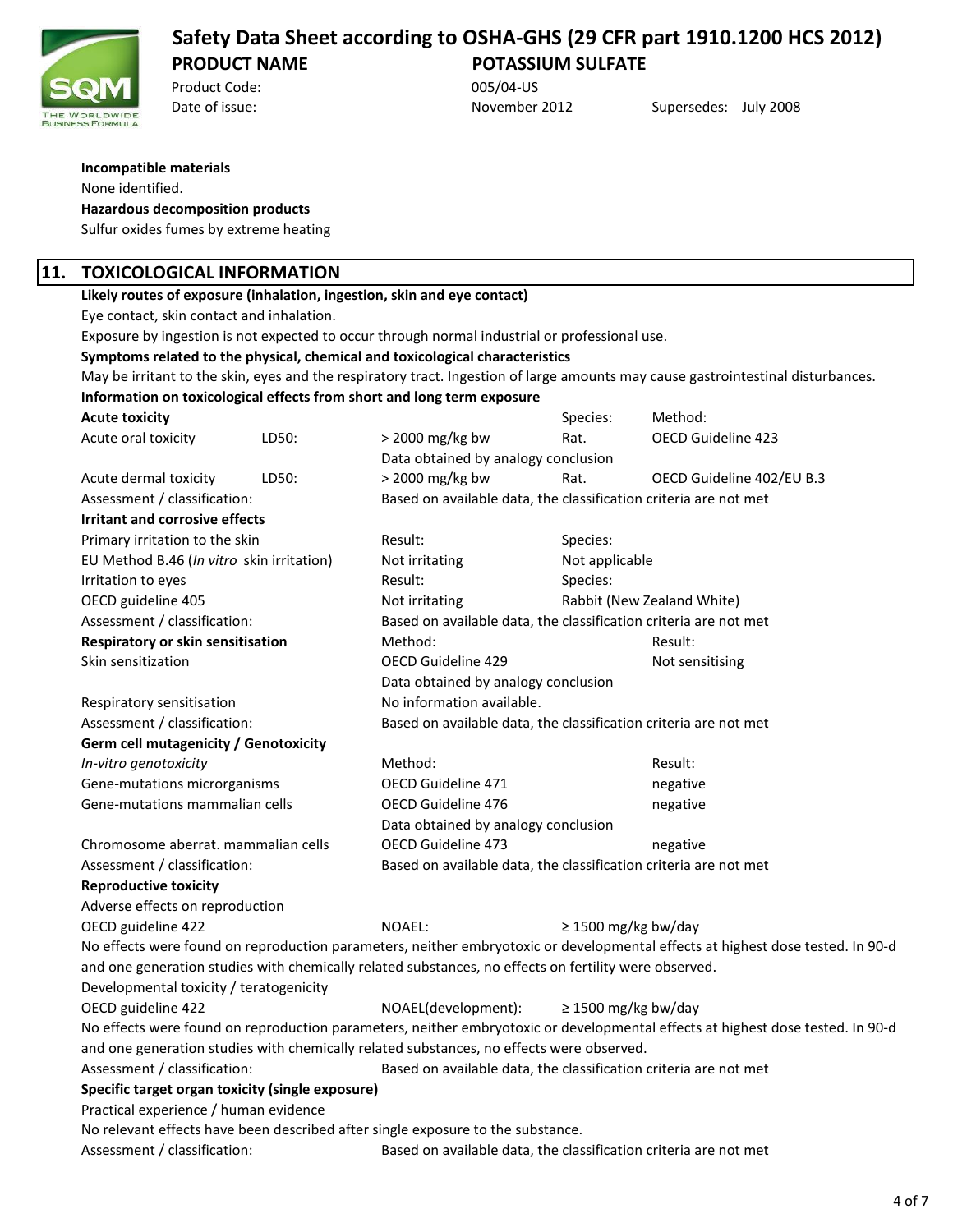# **Safety Data Sheet according to OSHA-GHS (29 CFR part 1910.1200 HCS 2012) PRODUCT NAME POTASSIUM SULFATE** Product Code: 005/04-US

| <b>CAMI</b>              |                                                                                                                              |               |                                                                  |  |
|--------------------------|------------------------------------------------------------------------------------------------------------------------------|---------------|------------------------------------------------------------------|--|
| VORLDWIDE                | Date of issue:                                                                                                               | November 2012 | Supersedes: July 2008                                            |  |
|                          | Specific target organ toxicity (repeated exposure)                                                                           |               |                                                                  |  |
| OECD guideline 422       |                                                                                                                              | NOAEL(C):     | > 1500 mg/kg bw/day                                              |  |
|                          | No effects were observed at highest dose tested.                                                                             |               |                                                                  |  |
|                          | Equivalent or similar to OECD guideline 453                                                                                  | NOAEL(C):     | 256 mg/kg bw/day (male, rat)                                     |  |
|                          | Data obtained by analogy conclusion (ammonium sulphate)                                                                      |               |                                                                  |  |
|                          | Absolute spleen weights were decreased and relative liver weights were increased in high dose males.                         |               |                                                                  |  |
|                          | Assessment / classification:                                                                                                 |               | Based on available data, the classification criteria are not met |  |
| <b>Aspiration hazard</b> |                                                                                                                              |               |                                                                  |  |
|                          | Physicochemical and toxicological data does not indicate a potential aspiration hazard.                                      |               |                                                                  |  |
|                          | Assessment / classification:                                                                                                 |               | Based on available data, the classification criteria are not met |  |
| Carcinogenicity          |                                                                                                                              |               |                                                                  |  |
|                          | There is no evidence of carcinogenicity or genotoxicity with potassium sulphate. No evidence of a carcinogenic potential was |               |                                                                  |  |
|                          | observed in a study equivalent or similar to OECD guideline 453 with ammonium sulphate.                                      |               |                                                                  |  |
|                          | International Agency for Research on Cancer (IARC)                                                                           | Not listed    |                                                                  |  |
|                          | National Toxicology Program (NTP)                                                                                            | Not listed    |                                                                  |  |
|                          | 29 CFR part 1910, subpart Z                                                                                                  | Not listed    |                                                                  |  |
|                          | Assessment / classification:                                                                                                 |               | Based on available data, the classification criteria are not met |  |
|                          |                                                                                                                              |               |                                                                  |  |

# **12. ECOLOGICAL INFORMATION**

**Ecotoxicity**

| Aquatic toxicity            |                    |                                                                  |                                     |  |
|-----------------------------|--------------------|------------------------------------------------------------------|-------------------------------------|--|
| 96-h LC50                   | $680 \text{ mg/L}$ | Fish (Pimephales promelas)                                       | (US EPA Guideline EPA/600/4-90/027) |  |
| 48-h EC50                   | 720 mg/L           | Daphnia magna (Big water flea).                                  | (US EPA Guideline EPA/600/4-90/027) |  |
| 18-d EC50                   | $>100$ mg/L        | Chlorella vulgaris                                               | (literature information)            |  |
|                             |                    |                                                                  | Data obtained by analogy conclusion |  |
| 3-h EC50                    | $>100$ mg/L        | Aquatic micro-organisms                                          | Conclusion obtained by structural   |  |
|                             |                    |                                                                  | analysis and intended use           |  |
| Assessment / classification |                    | Based on available data, the classification criteria are not met |                                     |  |

### **Persistence and degradability**

In aqueous solution, potassium sulphate is completely dissociated into the potassium ion (K<sup>+</sup>) and the sulfate anion (SO<sub>4</sub><sup>2-</sup>). Hydrolysis of potassium sulfate does not occur.

Due to the inorganic nature of the substance standard testing systems are not applicable.

#### **Bioaccumulative potential**

Potassium sulfate completely dissociate in water forming potassium ions and sulfate anions. Potassium sulfate has a low potential for bioaccumulation based on physicochemical properties.

#### **Mobility in soil**

Based on the high water solubility and the ionic nature, potassium sulphate is not expected to adsorb, however, due to ion exchange process, sulfates can be retained in soil, both by incorporation into organic matter (e. g. as sulfate esters of humic acids) and adsorbed to soil particles such as hydrous iron and aluminum sesquioxides.

#### **Other adverse effects**

None specified.

# **13. DISPOSAL CONSIDERATIONS**

Disposal should be in accordance with applicable federal and state laws.

Potassium sulfate is not listed as a dangerous waste in Resource Conservation and Recovery Act (RCRA) 40 CFR 261. It is the responsibility of the waste generator to determine the toxicity and physical properties of the material generated to determine the proper waste identification and disposal method in compliance with applicable regulations.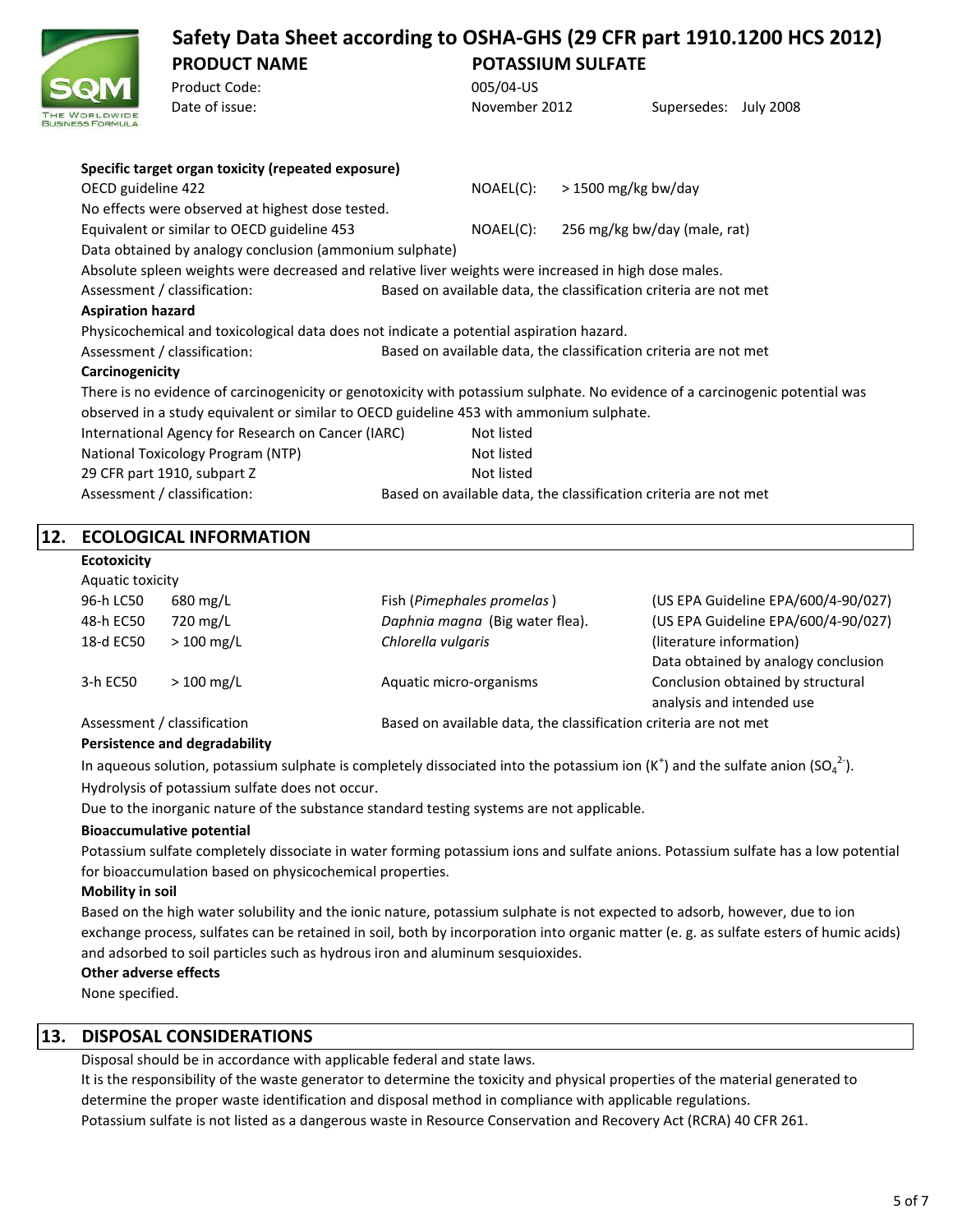

Product Code: 005/04-US

**14. TRANSPORTATION INFORMATION**

Date of issue: November 2012 Supersedes: July 2008

| US DOT (ground)                                                          |                                                                                                     |
|--------------------------------------------------------------------------|-----------------------------------------------------------------------------------------------------|
| UN-No.                                                                   | Non dangerous good                                                                                  |
| <b>UN Proper Shipping Name</b>                                           | Not applicable                                                                                      |
| Hazard class                                                             | Not applicable                                                                                      |
| Packing group                                                            | Not applicable                                                                                      |
| Marine pollutant                                                         | No                                                                                                  |
| Hazard label                                                             | Not applicable                                                                                      |
| <b>International Maritime Organization (IMDG Code)</b>                   |                                                                                                     |
| UN-No.                                                                   | Non dangerous good                                                                                  |
| <b>UN Proper Shipping Name</b>                                           | Not applicable                                                                                      |
| <b>Hazard class</b>                                                      | Not applicable                                                                                      |
| Packing group                                                            | Not applicable                                                                                      |
| Marine pollutant                                                         | No                                                                                                  |
| Hazard label                                                             | Not applicable                                                                                      |
|                                                                          | International Civil Aviation Organization (ICAO) and International Air Transport Association (IATA) |
| UN-No.                                                                   | Non dangerous good                                                                                  |
| <b>UN Proper Shipping Name</b>                                           | Not applicable                                                                                      |
| <b>Hazard class</b>                                                      | Not applicable                                                                                      |
| Packing group                                                            | Not applicable                                                                                      |
| <b>Hazard label</b>                                                      | Not applicable                                                                                      |
| Special handling procedure                                               |                                                                                                     |
| None                                                                     |                                                                                                     |
| Transport in bulk according to Annex II of MARPOL 73/78 and the IBC Code |                                                                                                     |
| Not applicable                                                           |                                                                                                     |
| <b>Other special precautions</b>                                         |                                                                                                     |
| None                                                                     |                                                                                                     |

### **15. REGULATORY INFORMATION**

## **US Federal** SARA Title III Rules Section 311/312 Hazard Classes Acute Health Hazard No Chronic Health Hazard No Fire Hazard No Release of Pressure No Reactive Hazard No Section 313 Toxic Chemicals No components listed Section 302 Extremely Hazardous Substances (EHS)/CERCLA Hazardous Substances No components listed NFPA 704/2012: National Fire Protection Association Health 1 Fire 0 Instability 0 Special None **US State Regulations** California Proposition 65 No components listed